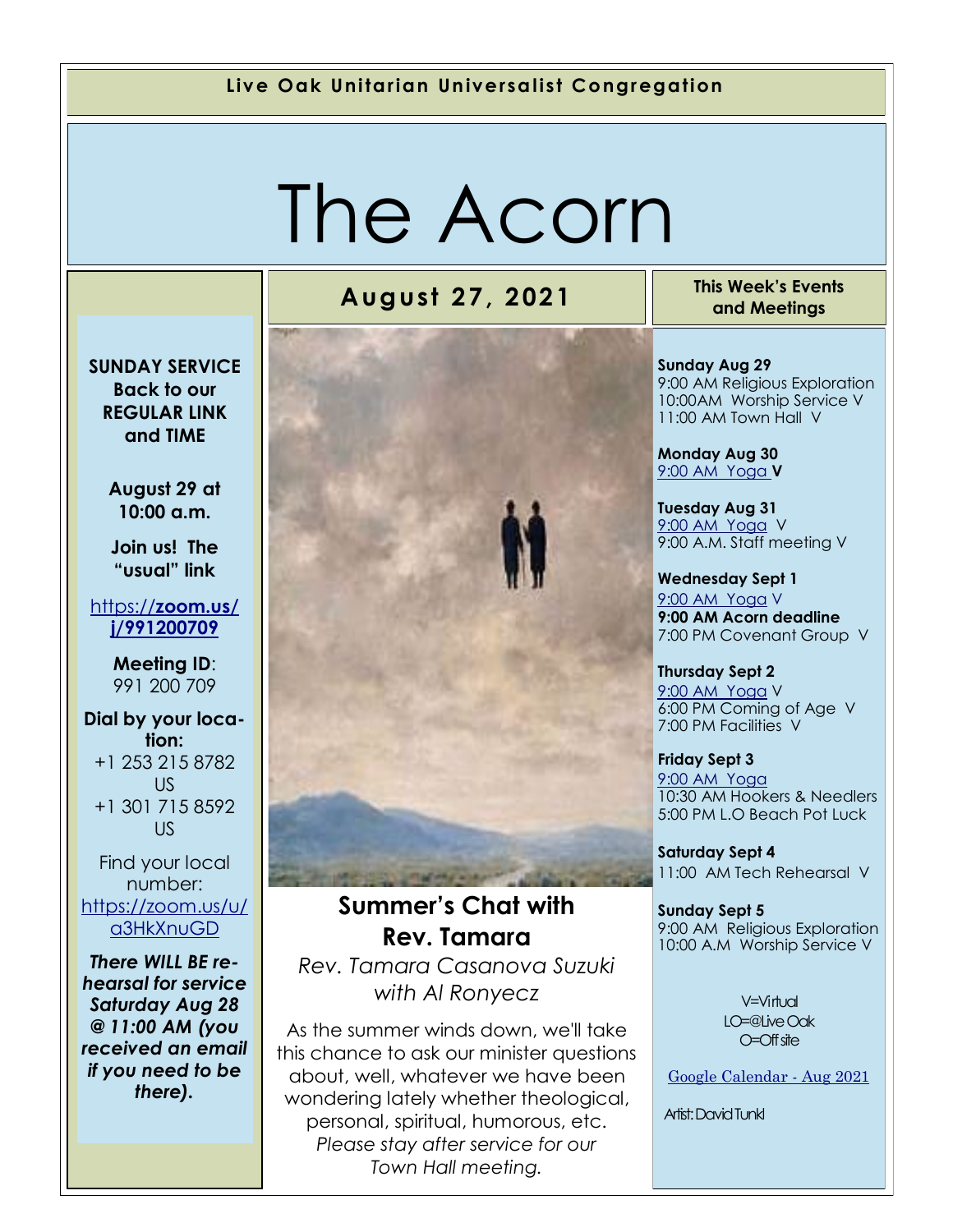**PAGE 2 THE ACORN** 

## **Worship Service 08.29.21**

### **Live Oak Unitarian Universalist Congregation of Goleta**

**Order of Service August 29, 2021**

### *Summer Chat with Rev. Tamara*

#### **Worship Service by the Reverend Tamara Casanova Suzuki with Al Ronyecz**

### **A/V support: Marty Jenkins; Tech support: S. Krystal McCauley**

**Music for Gathering** *(begins at 9:50 a.m.)* John Douglas, Music Director

**Prelude** ~ *Questions* Nansie & John Douglas Words and music: Stephen Stills

**Welcome Song** ~ *Gather the Spirit* #347 Words and music: Jim Scott

**Welcome Megan Moyer, Worship Associate Megan Moyer, Worship Associate** 

**Chalice Lighting** 

**Call to Worship** 

**Opening Song** ~ *For the Earth Forever Turning* #163 Words and music: Kim Oler

**Message for All Ages** Steven Lovelace, Director of Religious Exploration

**Sharing of Joys and Sorrows**

**Meditation**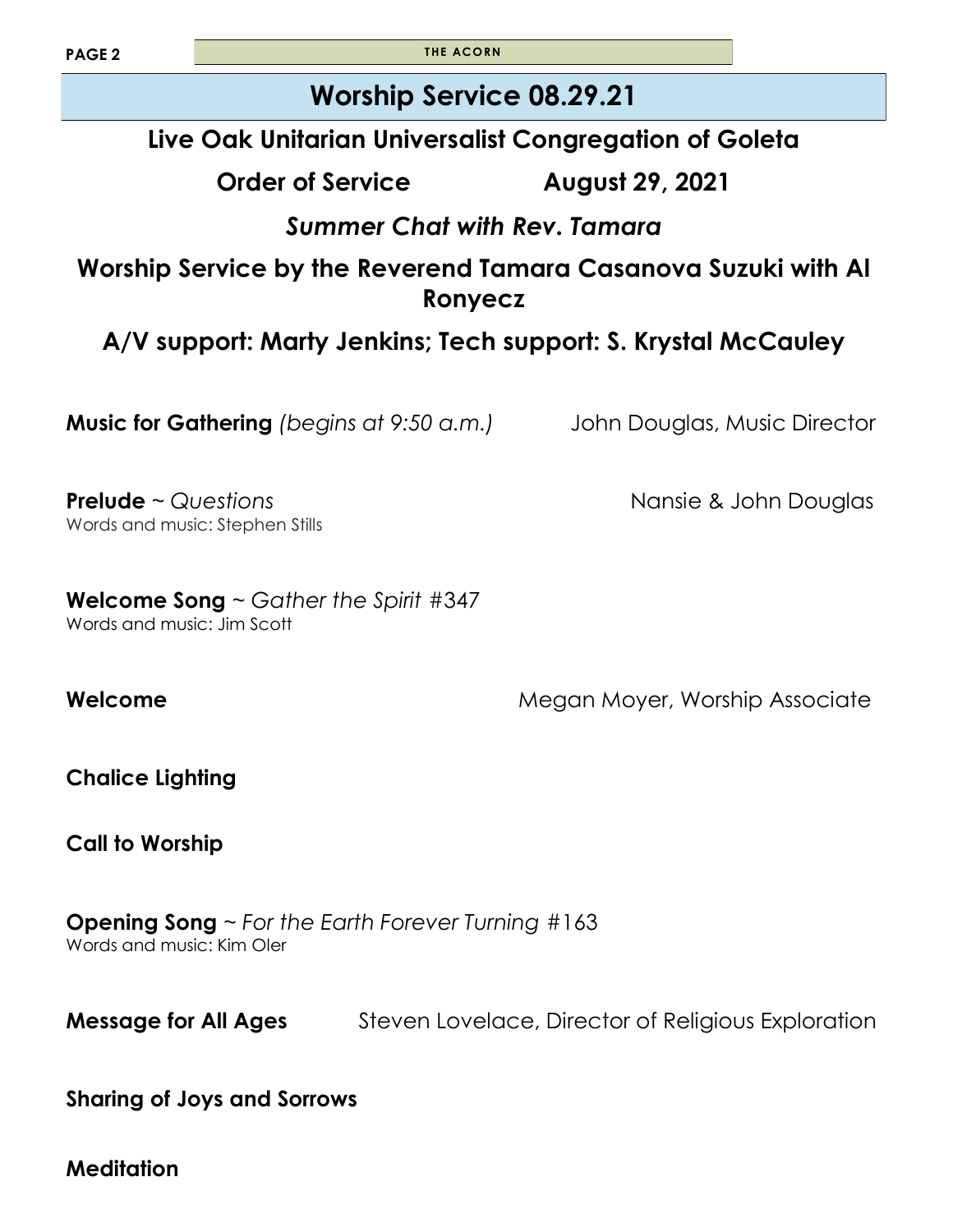**T HE ACORN**

# **Worship Service 08.29.21**

**Congregational Response** ~ *Filled with Loving Kindness* #1031 Words: Traditional Buddhist meditation; Music: Ian Riddell

**Summer Chat Rev. Tamara Casanova Suzuki & Al Ronyecz** 

**Musical Response** ~ *Imagine* Nansie Douglas

By John Lennon and Yoko Ono

**Sharing in Stewardship** *Sharing* in Stewardship **Gail Boehme** 

**Closing Song** ~ *Keepers of the Earth* Words and music: Joyce Poley

#### **Benediction/Chalice Extinguishing**

**Postlude ~** *Have You Ever Seen the Rain?* Nansie & John Douglas Words and music by John Fogerty

#### *Five-minute break and then all are invited to re-gather for our Town Hall meeting and social time.*





+1 253 215 8782 US

+1 301 715 8592 US

Find your local number: <https://zoom.us/u/a3HkXnuGD>

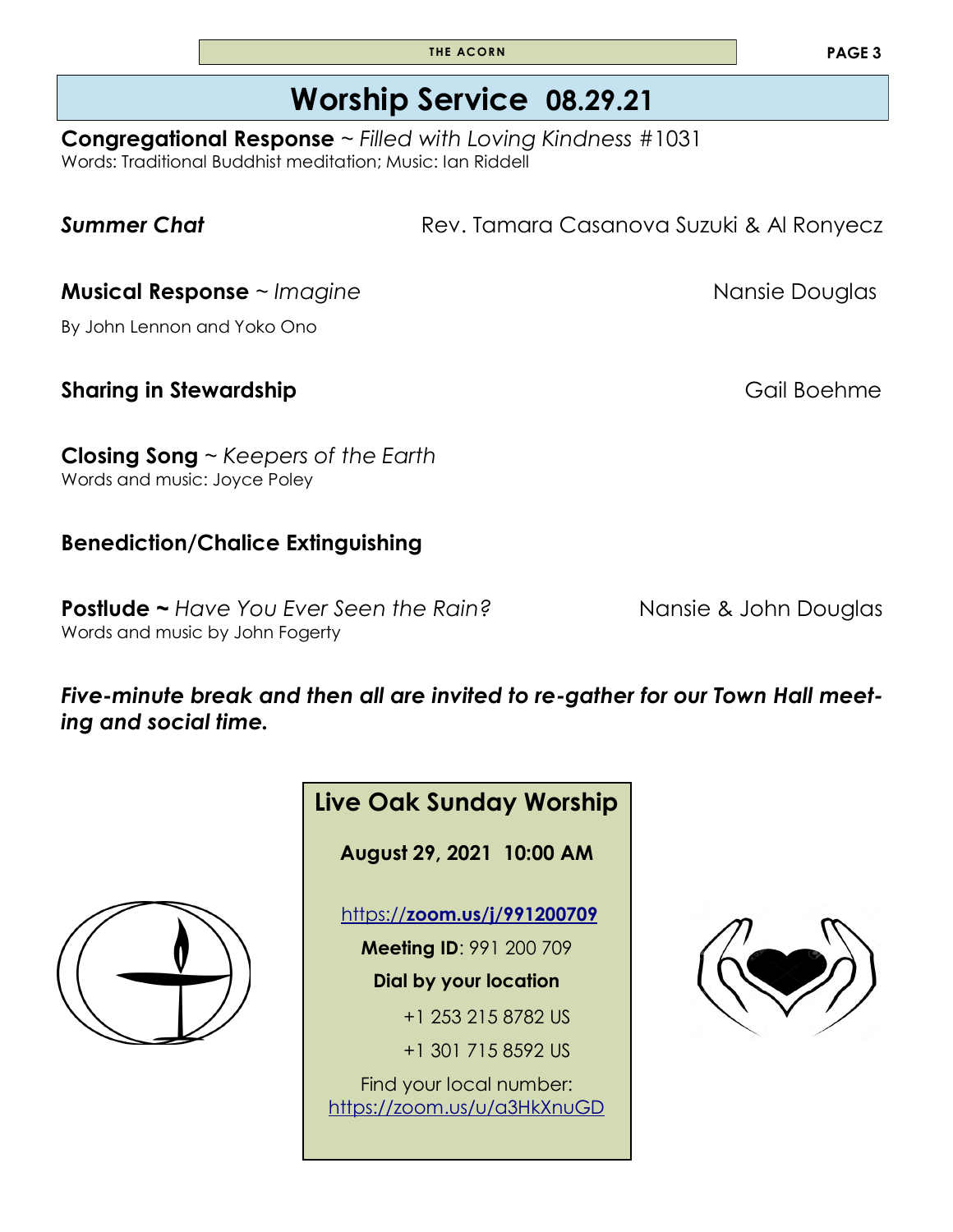## **Upcoming Services**

### **September 5** *Finding Live Oak*

Gail Boehme, Priscilla Marchus, and Janet Mocker

Join us this morning as we celebrate our beloved community of Live Oak through the stories of three members. Each speaker joined Live Oak at different points in our history and will share what brought them here, what brings them to life as a member and what keeps us all together. .

# **Religious Exploration 08.29.21**

#### **THIS WEEK IN RELIGIOUS EXPLORATION**

WOW!! Here is hoping that all who affiliate with schools have had a lovely reentry process. It's exciting and a little scary going back to school full time, "like usual", but mostly exciting. As a teacher, I have been exclusively online since March 2020, which is a blessing, but it's been hard as well. I know the vast majority of kids do better being at school, and for this, the return gives me a lot of gratitude, It's just so great to experience my students and their energy IN PERSON. Am I right?

During the next two weeks, we are going to explore the idea of being a "UU kid". What does this mean to us, or does it mean anything at all? Seems like if we are showing up for RE, that we would at least understand what this means to us individually. And this is a perfect entry point for our teens who will be starting Coming of Age.



This Sunday, our focus will fall on the 7…or 8 Principles. It is the backbone of Unitarian Universalism, and many say that our principles are simply a positive affirming set of basic human principles, and if that is true, good for us!

In the letter home this week, look for an attachment with the 7 Principles and that most necessary "8th Principle" we are looking at closely.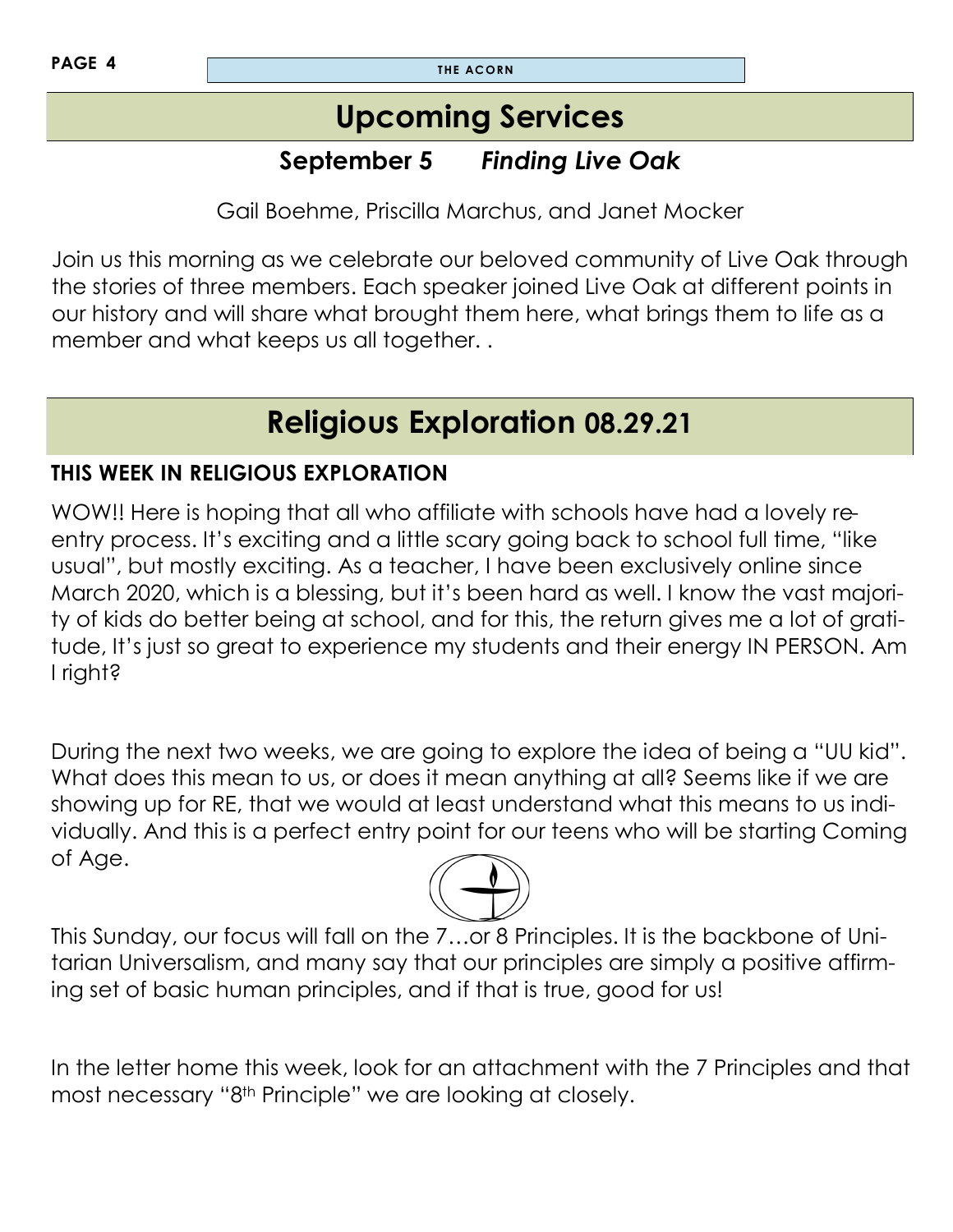## **Religious Exploration 08.29.21 cont'd**

#### **COMING OF AGE ORIENTATION**

Live Oak Eighth Graders and older will be invited to participate in this year's Coming of Age program, which will explore our values and identity through the UU lens as these teens take steps toward adulthood.

If your child is in eighth grade or higher, please plan to attend our Coming of Age orientation next week Thursday Sept 2 at 6:00 PM. Our meeting this time will be virtual, so please plan on one parent attending with the teen. The meeting is informational and should take about an hour.

Mary Dochterman and Rachel Iler-Keniston will be co-facilitators, and the first Coming of Age class will be September 26.

### **LINK FOR SUNDAY RELIGIOUS EXPLORATION AND COMING OF AGE ORIENTATION**



**Live Oak Religious Exploration** 

**Time: August 29, 2021 9:00 AM** 

**Join Zoom Meeting [https://zoom.us/j/99543805](https://zoom.us/j/9954380524?pwd=UzZORVVKbnhBamtqT2craHE0Y255UT09) [24?pwd=UzZORVVKbnhBam](https://zoom.us/j/9954380524?pwd=UzZORVVKbnhBamtqT2craHE0Y255UT09) [tqT2craHE0Y255UT09](https://zoom.us/j/9954380524?pwd=UzZORVVKbnhBamtqT2craHE0Y255UT09)**

> **Meeting ID: 995 438 0524 Password: 007564**



#### **RE CALENDAR FOR AUG/SEPT**

Sunday Aug 29/Sept 5. 9:00 Religious Exploration-virtual

Thurs Sept 2 6:00 Coming of Age Orientation-virtual

- Sunday Sept 12 10:00 Water Communion Multi-Gen service
- Sunday Sept 19 TIME TBD New Religious Exploration Year PLEASE REGISTER
- Sunday Sept 26 TIME TBD Coming of Age begins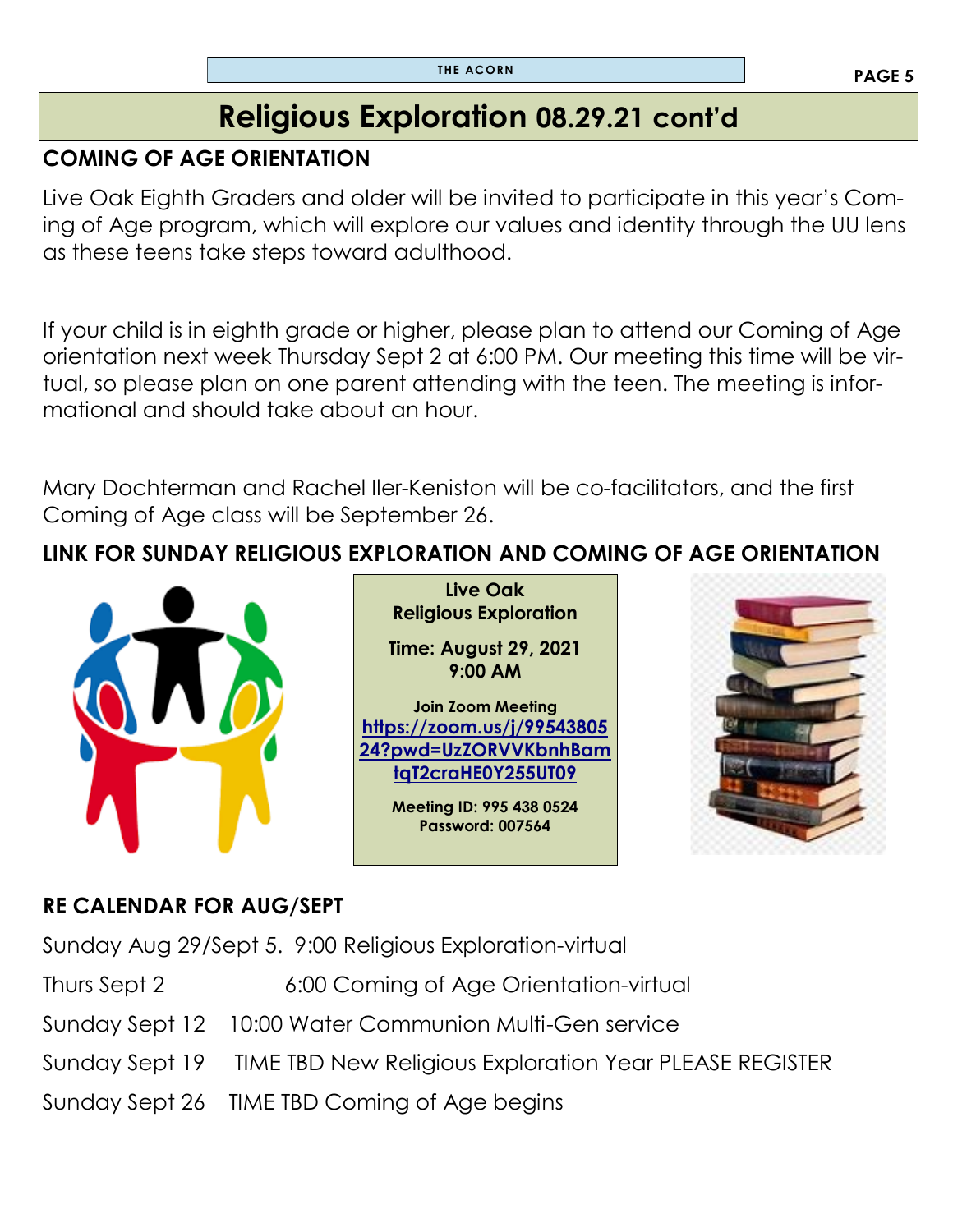## **From Your Board of Trustees re: GATHERING**

#### **From your Board of Trustees**

*Like many of you, we had hoped that the situation regarding our eventual inperson re-gathering for Live Oak Sunday services and meetings would be different at this point.*

*However, due to the increase in COVID-19 cases in Santa Barbara County, all inperson gatherings sanctioned by Live Oak, both indoors and outdoors, are suspended until further notice. Thank you for your ongoing understanding as we seek to keep our congregation as safe as possible.*

*In service,*

*Megan Moyer (President), Clacey Kahn (VP), Larry Bishop, Rev. Tamara Casanova Suzuki, Holly Drayton, Mary Johnson, Wendy Morgan, Teka Pentariche*

### **Isla Vista School and Operation School Bell -HALF-BASKET**

The Half-Basket collection for this Sunday goes for art and supplies for Isla Vista School and for the Operation School Bell project in Goleta.

Because School was already starting, we advanced \$200 to purchase needed art supplies such as water color and colored pencil sets for Isla Vista School.

Your generous gifts over that amount will go to benefit Operation School Bell.

Serving the Goleta Union School District and Head Start program, Las Aletas' Operation School Bell® provides new clothing, books, backpacks, school supplies, and toiletries to needy children. Referred by school liaisons and social workers, these services help more than 600 local children each year .

## **Food Collection Restarts- Painting is Completed**

**We want to give special appreciation to Michael Wittman, Roberta Weissglass, and the rest of the Facilities Team for their terrific work in getting Live Oak buildings painted. Our campus looks great!!**

Thanks as always to those of you who continue to generously contribute food to the Santa Barbara Food Bank. Your generosity is truly heart-warming!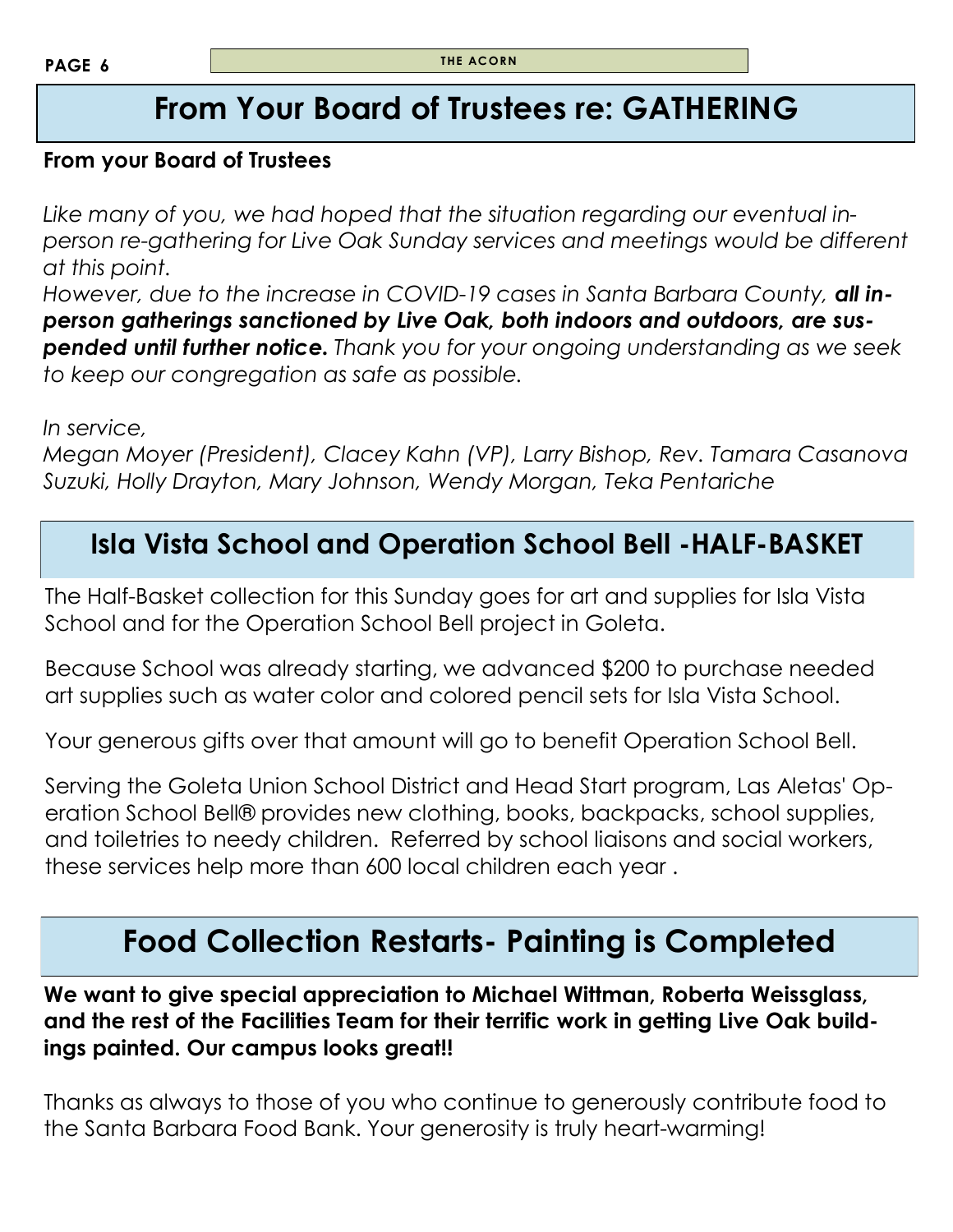## **Food Collection Restarts- Painting is Completed**

This terrific organization is filling an even larger-than-usual need in our community. We are glad to have Live Oak support their efforts, and workers at the Food Bank continue to express their appreciation!

Items that are particularly appreciated include: canned goods such as tuna, fruit, beans, and soups; peanut butter; pasta; rice; cereal. We will gather items every Tuesday.

Now that the painting project is completed at Live Oak, you can once again donate food in one of the three regular ways on any day of the week:

(1) You can drop off donations in boxes that we have put out at Live Oak on the patio just outside of the cottage;

(2) You can drop off in a box we have left outside of our front door at home: 6542 Camino Caseta in Goleta; or

(3) You can get in touch with us via email [\(morganfamily1@cox.net\)](mailto:morganfamily1@cox.net) for a pickup at your home. Just leave food donations in a bag (preferably paper) outside of your door.

Thanks for your support of families in our community!

Carter and Wendy Morgan

# **Social Justice Upcoming Activities 08.29.21**

1. August 28- March On For Voting Rights National action. On the anniversary of the 58th anniversary of Dr. Martin Luther King Jr.'s "I Have A Dream" speech, people all over the US will be holding marches and/or virtual events to demand Congress pass federal voting rights legislation. The closest march to us seems to be in Ventura. For more information: [www.marchonforvotingrights.org](http://www.marchonforvotingrights.org)

- 2. You should have received your ballot for the upcoming election to recall Governor Newsom. Please make sure you vote, either using your mail-in ballot and an election drop box or at your polling place on September 14th!
- 3. Sept 7 at 6pm, Webinar about legislation to pass single payer healthcare (AB 1400) in California. More info: [info@medicare4all.org.](mailto:info@medicare4all.org)
- 4. Sept 14 Webinar about joining Central Coast Community Energy as your energy provider, 6-7 pm. This is available in Goleta and Unincorporated SB County. More info: <https://3cenergy.org/2021-enrollment/>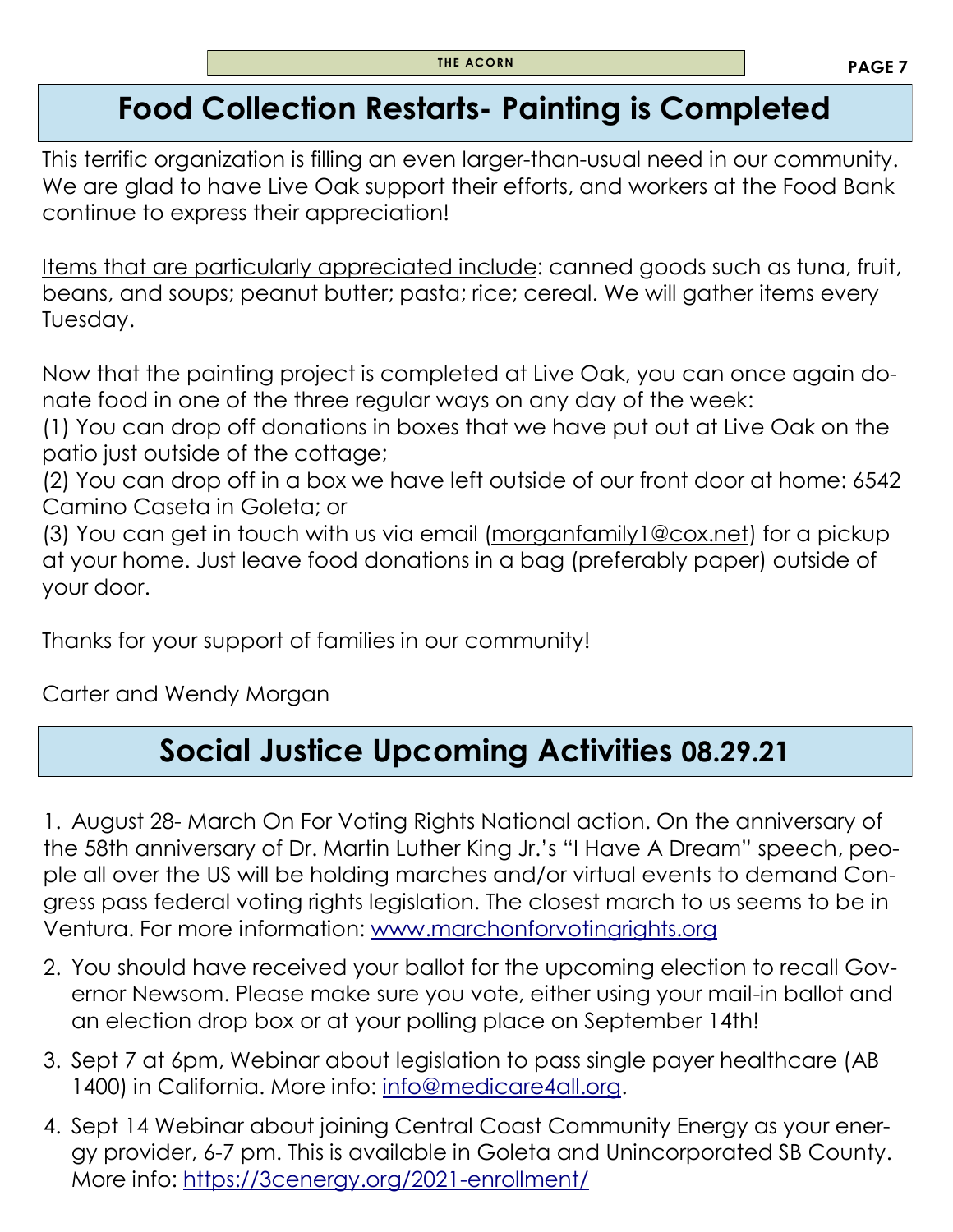## **Final Summer Friday BBQ Picnics**

Weekly Friday BBQ/potlucks at Goleta Beach through August 27 at 5:00 PM. Pot luck. ..bring your own plates, glasses, napkins etc. We will have the BBQ going for those who want to cook. No need to make reservations. Invite your friends.

We usually try to find a BBQ and table near the entrance on the right side. Look for the LOUUC old yellow banner.

We are looking for hosts who will come early at 4pm to find a space, start the grill, put up the banner etc. Thanks to Carolyn Chaney who has volunteered to help out.

For information contact: Marie Arnold [marie.arnold@verizon.net](mailto:marie.arnold@verizon.net)



(This is not an OFFICIAL Live Oak event due to it being "in person" )

## **ByeBye to Summer BBQ**

Since this week's BBQ will be our last at Goleta Beach, we thought that we needed one more to celebrate the end of summer. Some of us will be doing this with a BBQ-Potluck on Hal and Mary's garden patio on Friday Sept. 3 at 5pm. 745 Puente Dr, Santa Barbara.

The logistics will be exactly like our Beach BBQs….Bring all of your own utensils, what you want to drink, something to BBQ for yourself if you want, AND a dish to

share. Bring a friend so they can see what fun we have... Park on the street, the side gate will  $\sqrt{2}$  be open. Bring masks-there is plenty of room to social distance.



(This is NOT an "OFFICIAL" Live Oak event due to it being "In-person")